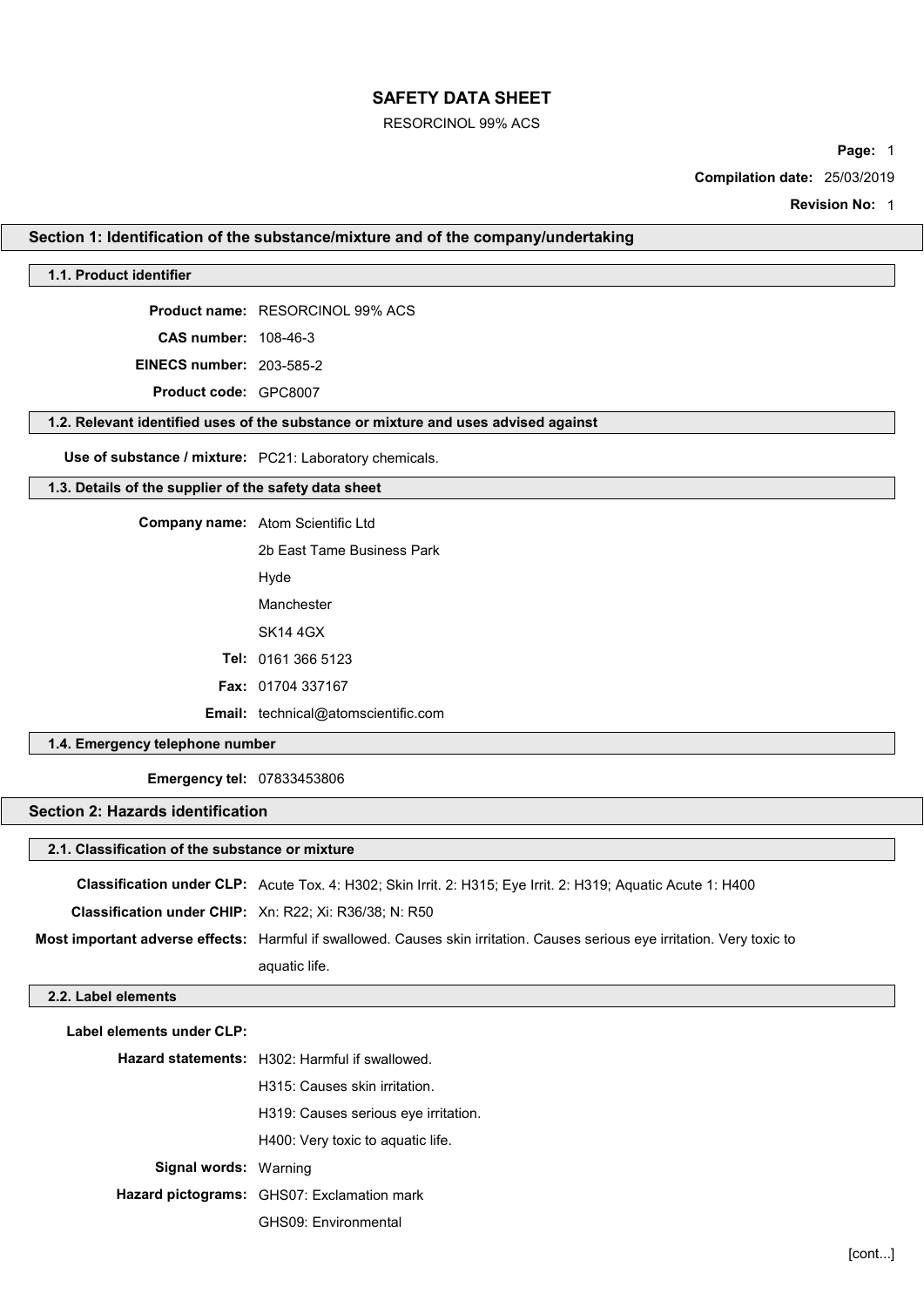RESORCINOL 99% ACS



| <b>Precautionary statements:</b> P273: Avoid release to the environment.          |
|-----------------------------------------------------------------------------------|
| P280: Wear protective gloves/protective clothing/eye protection/face protection.  |
| P302+352: IF ON SKIN: Wash with plenty of soap and water.                         |
| P305+351+338: IF IN EYES: Rinse cautiously with water for several minutes. Remove |
| contact lenses, if present and easy to do. Continue rinsing.                      |
|                                                                                   |

#### 2.3. Other hazards

Other hazards: No data available.

PBT: This product is not identified as a PBT/vPvB substance.

### Section 3: Composition/information on ingredients

#### 3.1. Substances

|                                 | Chemical identity: RESORCINOL 99% ACS |
|---------------------------------|---------------------------------------|
| <b>CAS number: 108-46-3</b>     |                                       |
| <b>EINECS number: 203-585-2</b> |                                       |
|                                 | <b>Contains: Formula: C6H6O2</b>      |
|                                 | Molecular weight: 110.11 g/mol        |

## Section 4: First aid measures

## 4.1. Description of first aid measures

Skin contact: Wash immediately with plenty of soap and water. Consult a doctor. Eye contact: Bathe the eye with running water for 15 minutes. Consult a doctor. Ingestion: Do not induce vomiting. Consult a doctor. Inhalation: Move to fresh air in case of accidental inhalation of vapours. If unconscious, check for breathing and apply artificial respiration if necessary. Consult a doctor.

#### 4.2. Most important symptoms and effects, both acute and delayed

Skin contact: There may be mild irritation at the site of contact.

Eye contact: Irreversible effects on the eye.

Ingestion: No data available.

Inhalation: No data available.

Delayed / immediate effects: No data available.

#### 4.3. Indication of any immediate medical attention and special treatment needed

Immediate / special treatment: No data available.

### Section 5: Fire-fighting measures

Page: 2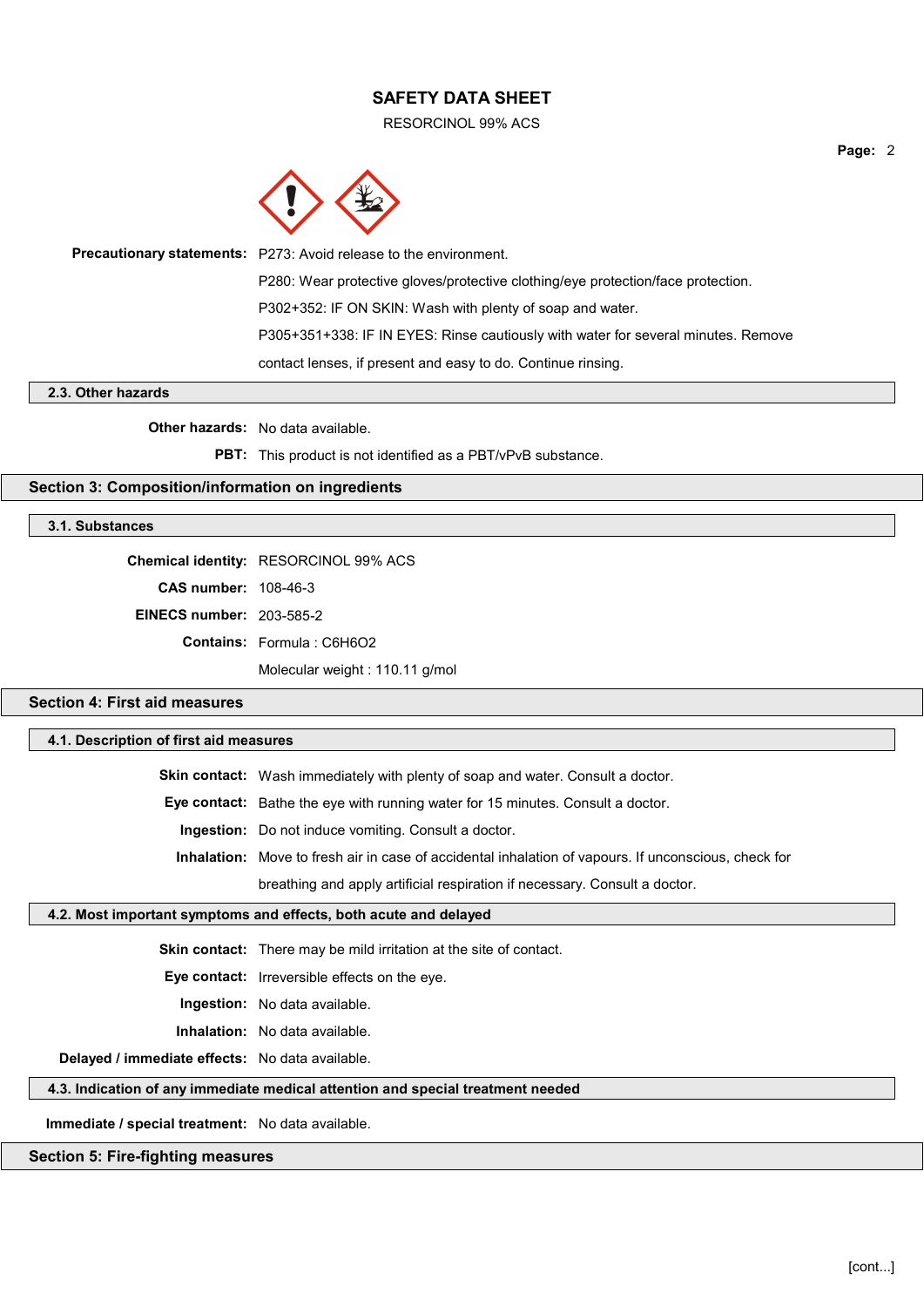#### RESORCINOL 99% ACS

#### 5.1. Extinguishing media

Extinguishing media: Water spray. Carbon dioxide. Dry chemical powder. Alcohol resistant foam.

### 5.2. Special hazards arising from the substance or mixture

Exposure hazards: Not applicable.

#### 5.3. Advice for fire-fighters

Advice for fire-fighters: Wear self-contained breathing apparatus.

#### Section 6: Accidental release measures

### 6.1. Personal precautions, protective equipment and emergency procedures

Personal precautions: Ensure adequate ventilation. Avoid dust formation. Avoid breathing vapours, mist or gas.

For personal protection see section 8.

#### 6.2. Environmental precautions

Environmental precautions: Do not discharge into drains or rivers.

## 6.3. Methods and material for containment and cleaning up

Clean-up procedures: Sweep up and shovel. Keep in suitable, closed containers for disposal.

## 6.4. Reference to other sections

Reference to other sections: Refer to section 13 of SDS.

## Section 7: Handling and storage

### 7.1. Precautions for safe handling

Handling requirements: Avoid contact with skin and eyes. Avoid formation of dust and aerosols.

Provide appropriate exhaust ventilation at places where dust is formed.

For precautions see section 2.2.

#### 7.2. Conditions for safe storage, including any incompatibilities

Storage conditions: Store in cool, well ventilated area. Keep container tightly closed. Store under inert gas. Keep away from direct sunlight.

Suitable packaging: Not applicable.

7.3. Specific end use(s)

Specific end use(s): No special requirement.

#### Section 8: Exposure controls/personal protection

8.1. Control parameters

Workplace exposure limits: No data available.

8.1. DNEL/PNEC Values

DNEL / PNEC No data available.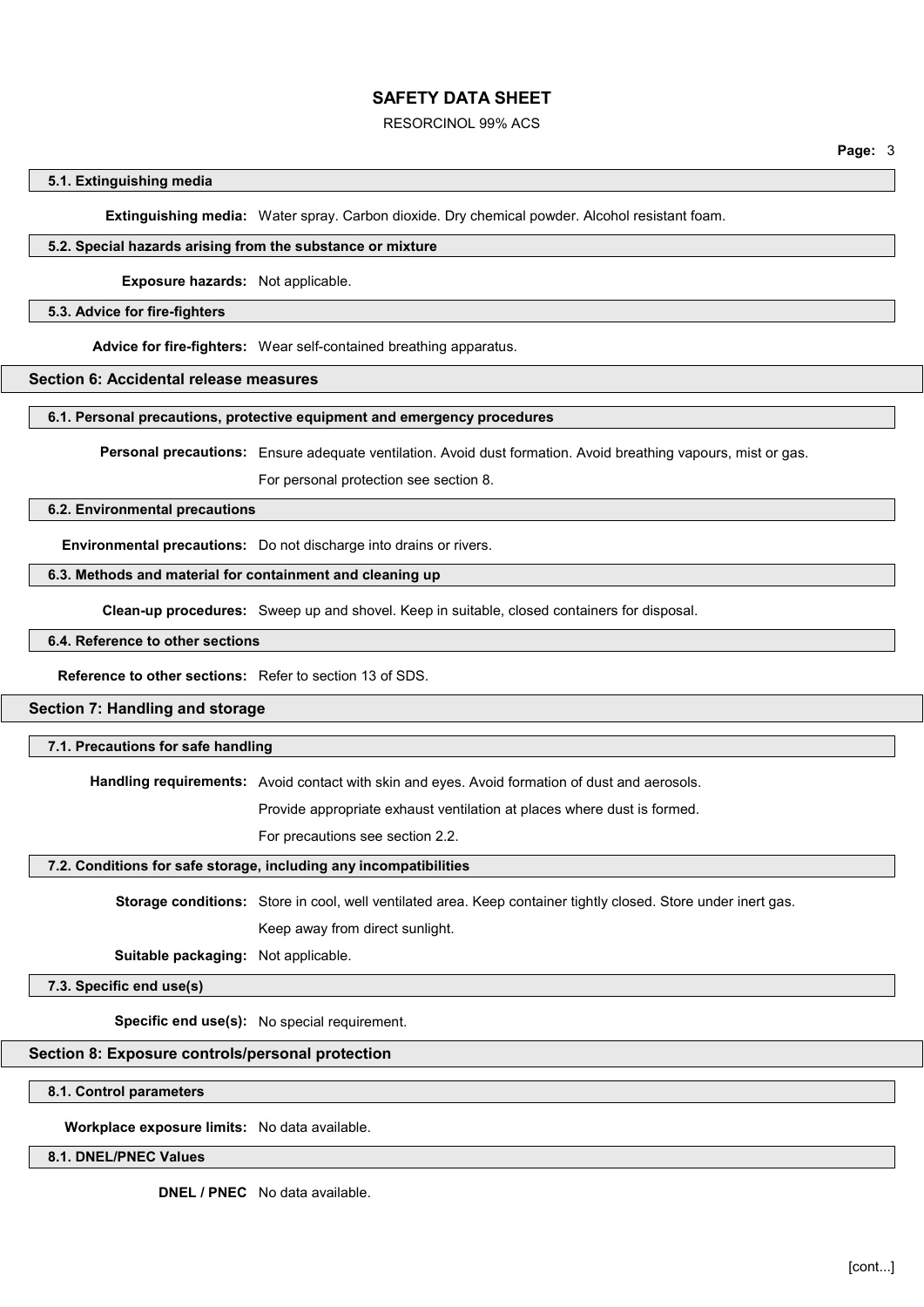RESORCINOL 99% ACS

| 8.2. Exposure controls                    |                                                                                                               |
|-------------------------------------------|---------------------------------------------------------------------------------------------------------------|
|                                           | Engineering measures: Handle in accordance with good industrial hygiene and safety practice. Wash hands       |
|                                           | before breaks and at the end of workday.                                                                      |
|                                           | Respiratory protection: Where risk assessment shows air-purifying respirators are appropriate use a full-face |
|                                           | particle respirator type N100 (US) or type P3 (EN 143) respirator cartridges as a backup                      |
|                                           | to engineering controls. If the respirator is the sole means of protection, use a full-face                   |
|                                           | supplied air respirator. Use respirators and components tested and approved under                             |
|                                           | appropriate government standards such as NIOSH (US) or CEN (EU).                                              |
| Hand protection: Full contact             |                                                                                                               |
|                                           | Material: Nitrile rubber                                                                                      |
|                                           | Minimum layer thickness: 0.11 mm                                                                              |
|                                           | Break through time: 480 min Splash contact                                                                    |
|                                           | Material: Nitrile rubber                                                                                      |
|                                           | Minimum layer thickness: 0.11 mm                                                                              |
|                                           | Break through time: 480 min Use proper glove removal technique (without touching                              |
|                                           | glove's outer surface) to avoid skin contact with this product. Dispose of contaminated                       |
|                                           | gloves after use in accordance with applicable laws and good laboratory practices.                            |
|                                           | Wash and dry hands.                                                                                           |
|                                           | Eye protection: Face-shield. Safety glasses. Use equipment for eye protection tested and approved             |
|                                           | under appropriate government standards such as NIOSH (US) or EN 166(EU).                                      |
|                                           | Skin protection: Complete suit protecting against chemicals. The type of protective equipment must be         |
|                                           | selected according to the concentration and amount of the dangerous substance at the                          |
|                                           | specific workplace.                                                                                           |
|                                           | Environmental: Do not let product enter drains. Prevent from entering in public sewers or the immediate       |
|                                           | environment.                                                                                                  |
| ction 9: Physical and chemical properties |                                                                                                               |

# Section 9: Physical and chemical prop

## 9.1. Information on basic physical and chemical properties

| <b>State: Solid</b>                      |                                       |                                                        |
|------------------------------------------|---------------------------------------|--------------------------------------------------------|
| <b>Solubility in water:</b> Soluble      |                                       |                                                        |
| Boiling point/range°C: 178 °C at 21 hPa  | Melting point/range $C: 110 - 113$ °C |                                                        |
| <b>Flammability limits %: lower: 1.4</b> |                                       | <b>Flash point °C:</b> $127$ °C - closed cup           |
| Vapour pressure: 1 hPa at 21.1 °C        |                                       | <b>Relative density:</b> 1.28 g/cm3 at 20 $^{\circ}$ C |
| pH: 4.5                                  |                                       |                                                        |

9.2. Other information

Other information: Not applicable.

Section 10: Stability and reactivity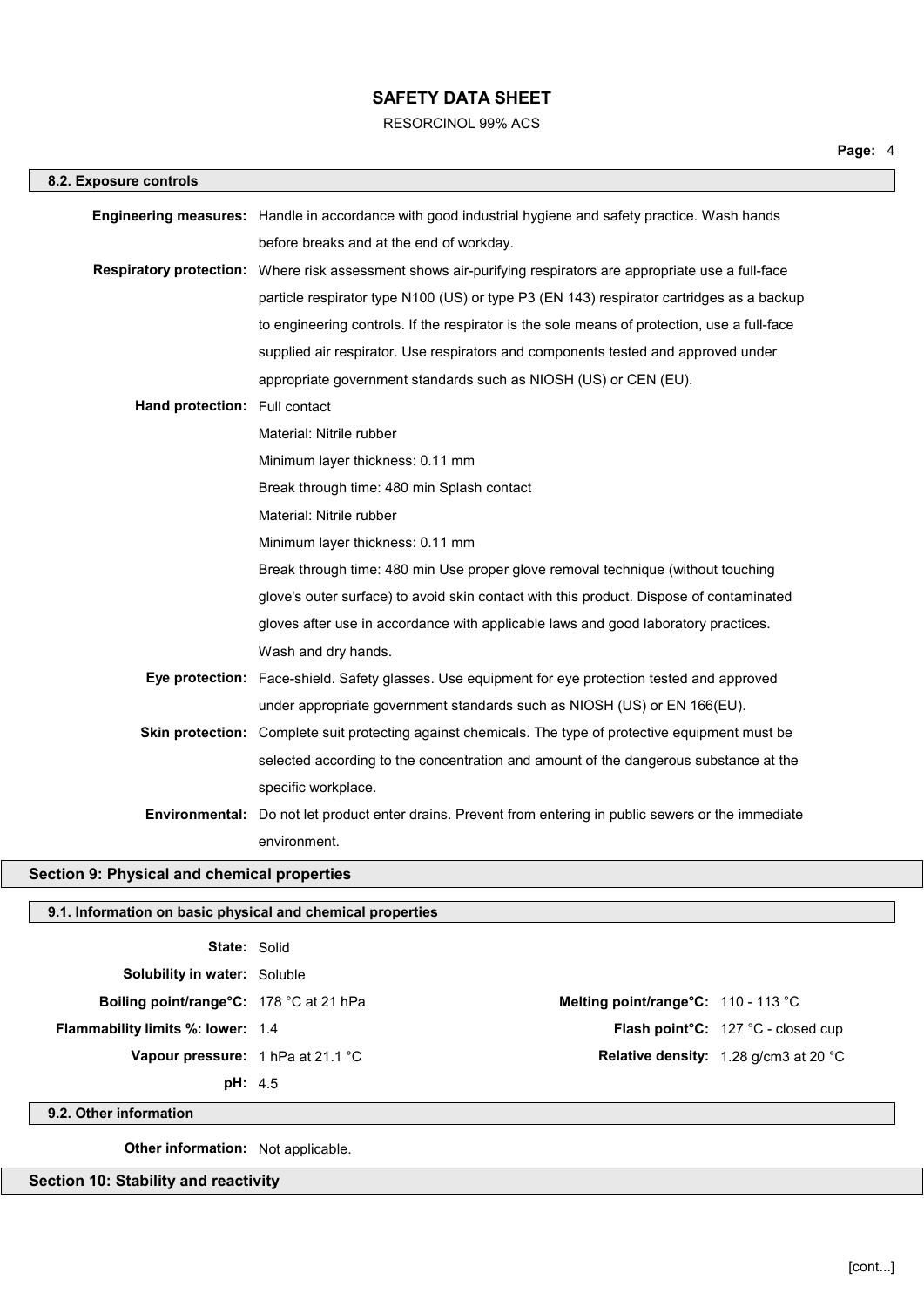### RESORCINOL 99% ACS

#### 10.1. Reactivity

Reactivity: No data available.

## 10.2. Chemical stability

Chemical stability: Stable under normal conditions.

## 10.3. Possibility of hazardous reactions

Hazardous reactions: No data available.

10.4. Conditions to avoid

Conditions to avoid: No data available.

10.5. Incompatible materials

Materials to avoid: Oxidising agents. Iron. Iron salts.

10.6. Hazardous decomposition products

Haz. decomp. products: In combustion emits toxic fumes of carbon dioxide / carbon monoxide.

### Section 11: Toxicological information

#### 11.1. Information on toxicological effects

## Toxicity values:

| Route         | <b>Species</b> | Test | Value | Units |
|---------------|----------------|------|-------|-------|
| <b>ORAL</b>   | <b>RAT</b>     | LD50 | 510   | mg/kg |
| <b>DERMAL</b> | <b>RBT</b>     | LD50 | 2,830 | mg/kg |

## Relevant hazards for substance:

| Hazard                        | Route      | Basis              |
|-------------------------------|------------|--------------------|
| Acute toxicity (ac. tox. 4)   | <b>ING</b> | Based on test data |
| Skin corrosion/irritation     | DRM        | Based on test data |
| Serious eye damage/irritation | OPT        | Based on test data |

## Symptoms / routes of exposure

Skin contact: There may be mild irritation at the site of contact.

Eye contact: Irreversible effects on the eye.

Ingestion: No data available.

Inhalation: No data available.

Delayed / immediate effects: No data available.

Other information: Not applicable.

#### Section 12: Ecological information

#### 12.1. Toxicity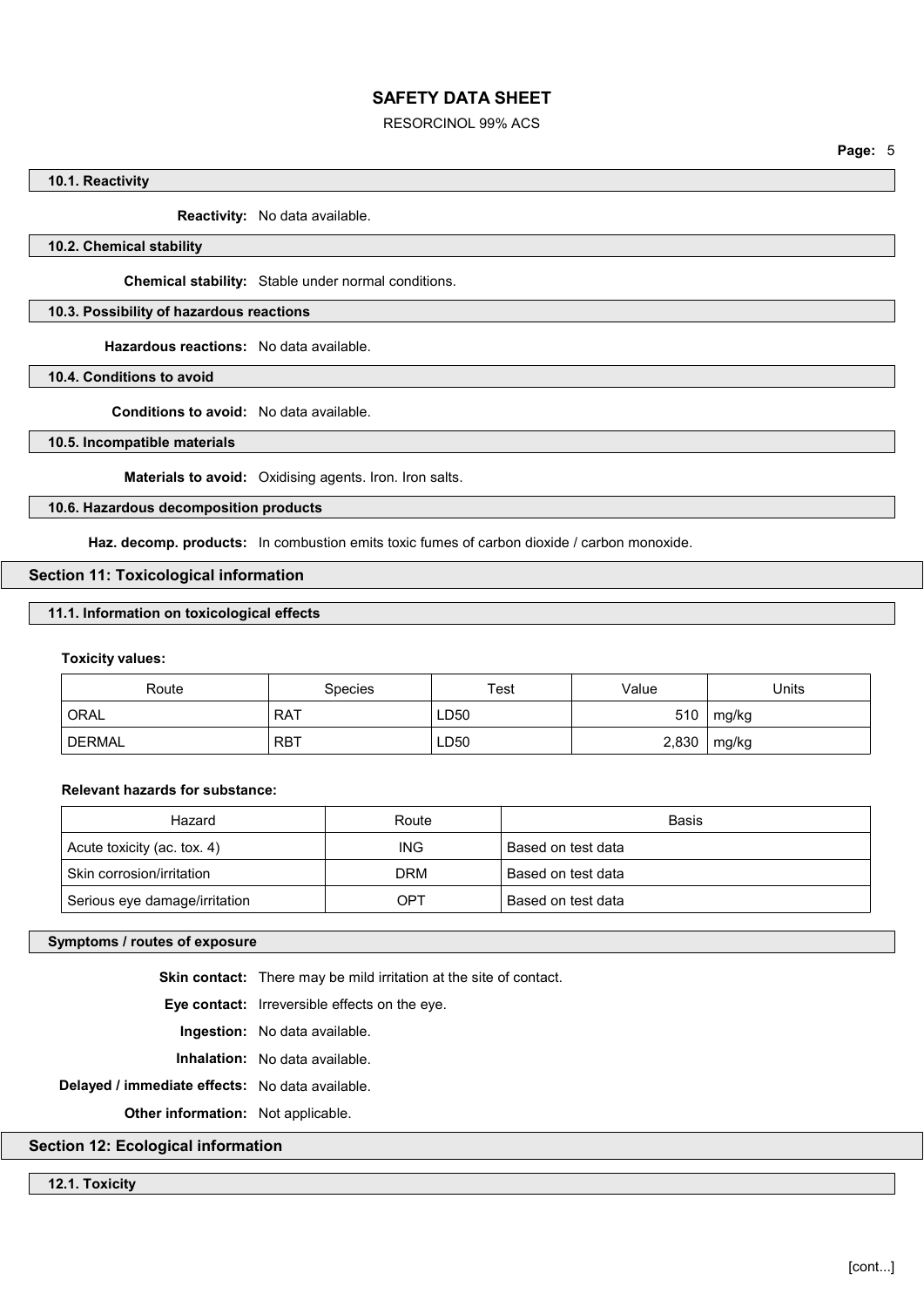### RESORCINOL 99% ACS

Page: 6

## Ecotoxicity values:

| <b>Species</b>  | Test     | Value | Units |
|-----------------|----------|-------|-------|
| <b>FISH</b>     | 96H LC50 | 29.5  | mg/l  |
| <b>DAPHNIA</b>  | 48H EC50 |       | mg/l  |
| ALGAE           | 48H EC50 | >97   | mg/l  |
| <b>BACTERIA</b> | 48H EC50 | 79    | mg/l  |

#### 12.2. Persistence and degradability

Persistence and degradability: Readily biodegradable.

12.3. Bioaccumulative potential

Bioaccumulative potential: No data available.

12.4. Mobility in soil

Mobility: No data available.

#### 12.5. Results of PBT and vPvB assessment

PBT identification: This product is not identified as a PBT/vPvB substance.

## 12.6. Other adverse effects

Other adverse effects: Very toxic to aquatic organisms.

## Section 13: Disposal considerations

| 13.1. Waste treatment methods               |                                                                                                            |  |
|---------------------------------------------|------------------------------------------------------------------------------------------------------------|--|
|                                             | <b>Disposal operations:</b> Dissolve or mix the material with a combustible solvent and burn in a chemical |  |
|                                             | incinerator equipped with an afterburner and scrubber. Offer surplus and non-recyclable                    |  |
|                                             | solutions to a licensed disposal company. Waste material must be disposed of in                            |  |
|                                             | accordance with the Directive on waste 2008/98/EC as well as other national and local                      |  |
|                                             | requilations. Leave chemicals in original containers. No mixing with other waste.                          |  |
|                                             | Handle uncleaned containers like the product itself.                                                       |  |
| <b>Recovery operations:</b> Not applicable. |                                                                                                            |  |
|                                             | Disposal of packaging: Dispose of as unused product.                                                       |  |
|                                             | <b>NB:</b> The user's attention is drawn to the possible existence of regional or national                 |  |
|                                             | regulations regarding disposal.                                                                            |  |

## Section 14: Transport information

14.1. UN number

UN number: UN2876

## 14.2. UN proper shipping name

Shipping name: RESORCINOL